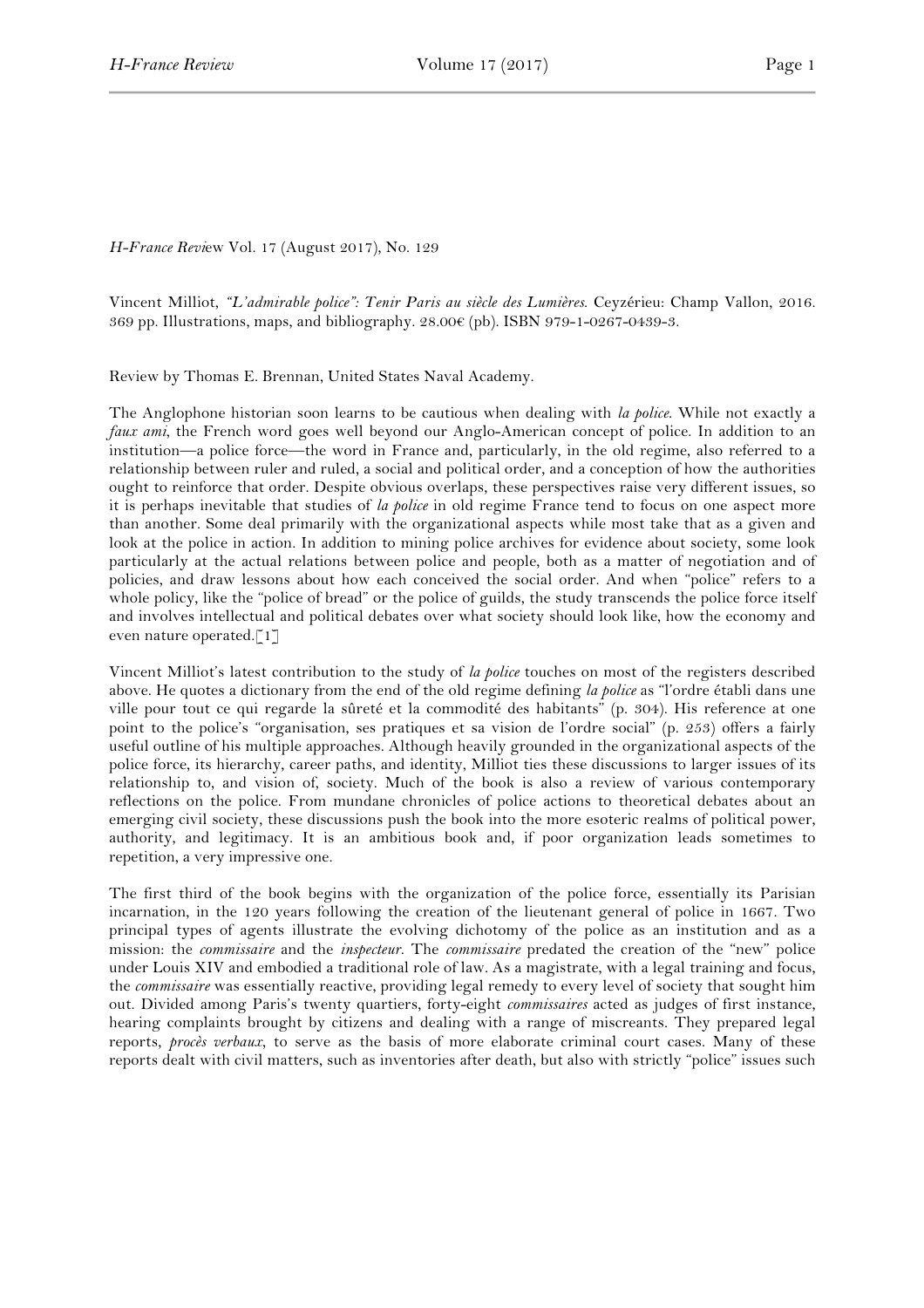as regulating the roads, markets, and certain segments of the work force. Milliot sees a growing tension, however, in the nature of their work, between the traditionally "judicial" job of magistrate and an increasingly "administrative" role that he qualifies as a "new police" (p. 71). Their growing subordination to, and collaboration with, the lieutenant general is partial evidence of this shift.

The second type of police agent was newer and had a very different, and more controversial, function. Created by the second lieutenant general, d'Argenson, in the last years of Louis XIV's reign, the inspectors had an investigative role that ranged from assisting *commissaires* in responding to troubles to a more preemptive goal of identifying and neutralizing potential threats to good order. Milliot sees them exhibiting more clearly the "administrative" aspects of policing "qui se situe 'en amont' du délit" (p. 124), but this role was also inherently more repressive. In their preemptive capacity, inspectors were obliged to frequent disreputable places and to seek, but also to cultivate, disreputable people. And, in contrast to the carefully judicial methods of the *commissaires*, inspectors were not magistrates and were known at times for their high-handed practices. Their role excited debate and controversy almost from the beginning of their existence. They abused their vague authority so badly in the 1710s that they suffered an eclipse until their formal reorganization in 1740 with a more carefully defined role. Even then, they precipitated an eruption with the affair of the *enlèvement d'enfants* in 1750 and drew growing condemnation from an increasingly liberal chorus of philosophes. Other studies have discussed the scandals of the early and mid-eighteenth century that tarnished their reputation.[2] Milliot is more interested in their later evolution and in the later enlightenment debates surrounding them. Unlike the *commissaires*, who had existed before the creation of the lieutenant general of police, the inspectors were both very dependent on his authority and associated with his sometimes arbitrary use of power. Thus, the enlightened criticism of inspectors raised many of the classic issues of liberty versus absolutism.

Milliot rehearses many of these debates in part to advance a claim for the growing legitimacy of this branch of the police. He compares the recruitment, training, and career paths of the inspectors to those of the *commissaires* to argue for a growing convergence. In both chapters, he supplies detailed investigations of the finances, residences, duties, and identities of each type of agent. This is painstaking research that points to a gradual improvement in the qualifications of the inspectors, in their training and oversight, and a more bureaucratic quality of their work. To the extent that the criticisms objected to brutal and even corrupt behavior, Milliot's evidence shows considerable professionalization. But the debates went beyond misbehavior to question the very nature of the police's authority and its right to intervene in society. These issues are raised in the rest of the book.

What follows is an extended effort to understand how the police saw their role and, just as important, how they conceived of society. In response to the rhetorical question "Prévenir ou réprimer?" that headlines the whole middle section, Milliot argues firmly for the first option. He emphasizes the police preoccupation with "risks" to good order and ways they could be mitigated, a "politique de prophylaxie des risques sociaux et politiques" that obliged them to "maîtriser espace et population"(p. 197). That the police were obsessed with dangerous people and places is well established. Milliot refers briefly to the panic over the *cour des miracles* and its denizens that helped to create the first lieutenant general. But he is not particularly interested in the other kinds of spaces that the police routinely warned against and spent much of their time inspecting. Instead he sees a desire to reform the whole geography of the city, to impose a rational system that would make the whole city "transparent." He points to the reorganization of the city into twenty *quartiers* at the beginning of the eighteenth century, then to a plan for the "réformation de la police" in the middle of the century and to a lieutenant general's project in 1776 to completely redraw the traditional districts, partly to bring order to a city deprived of guilds. This "new division" of the city was short-lived but at least reveals an ambitious vision. Most of what Milliot describes, however, is a much less ambitious effort to encourage police agents to work more effectively in their existing *quartiers*. He maps the residences of the inspectors and the geography of their duties to argue for their "insertion au sein de la population" (p. 221). Some duties kept agents close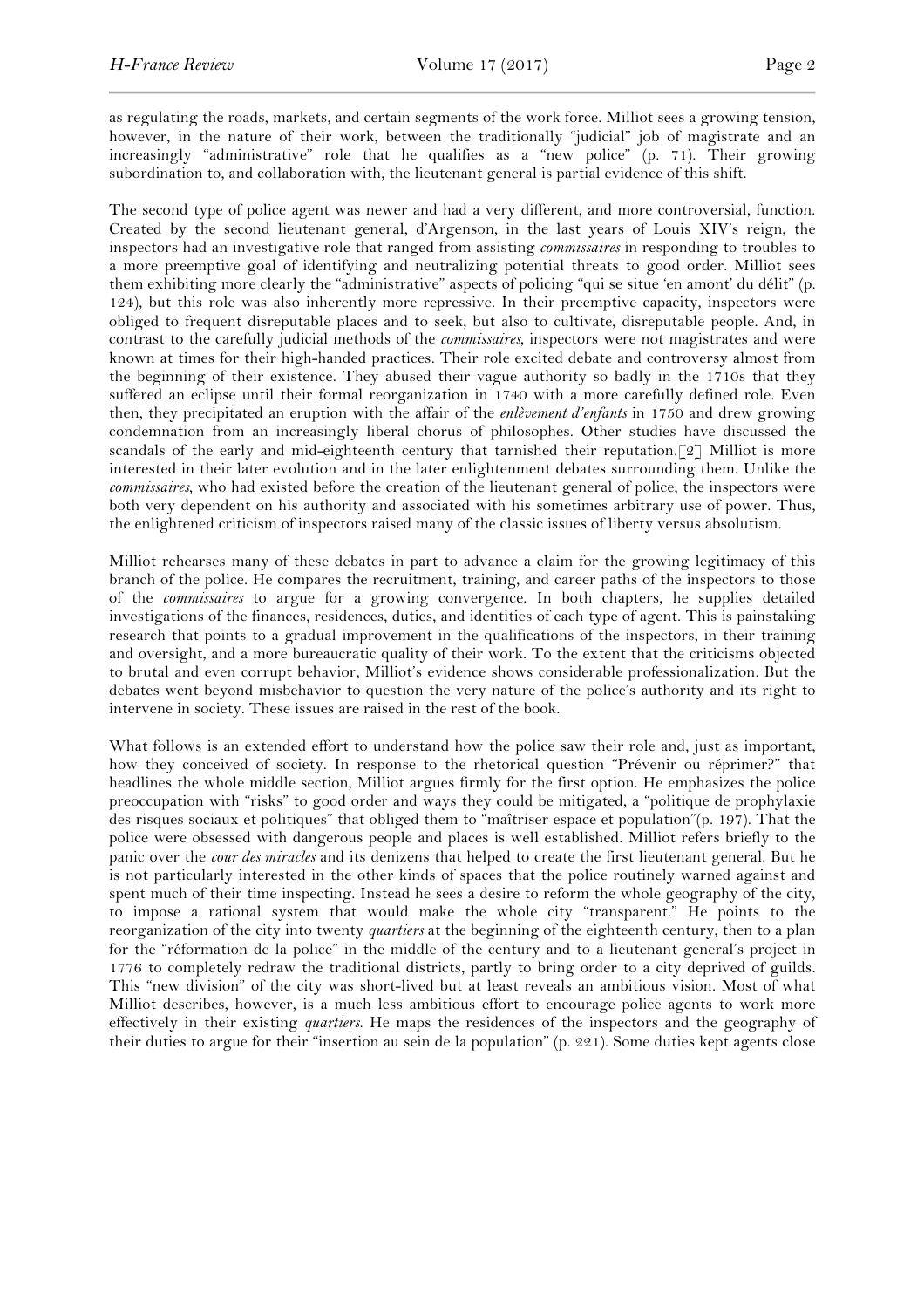to home while others had larger beats, making less for a mastery of space than for learning to deal with it.

The risk from people was felt more acutely and spurred more contentious police practices. Beggars, vagabonds, thieves, ex-offenders, concubines, "bad subjects": an appendix lists dozens of categories for the hundreds of people swept up in a kind of preventative arrest, the *enlèvement* that defied any precise definition but which provoked growing controversy. Milliot analyzes the contemporary perceptions of some of these risky people. At one point, he notes he is attempting not "une plongée dans les archives pour faire une histoire sociale" but "apprecier un contexte et un discours" (p. 261). The discourse of poverty, for example, which animated much of enlightenment thought, had a direct impact on the police perceptions of, and response to, the problems of mendicancy. The repression of thieves formed a large if humdrum part of the inspectors' duties, but they were also haunted by the more phantasmagoric fear of criminal bands. There was also a whole world of risk in the many economic activities that had never become guilds. Generally unskilled, unstable, and unrespectable, a large portion of the Parisian population made a living by menial tasks and the recycling of goods, food, and clothes. Again, the risk was partly discursive, in that their lack of "incorporation" implied a lack of hierarchy, of order, and of obedience.

The police responded to the various levels of risk with various levels of "prevention." Agents were encouraged to keep records of the many unincorporated workers: "l'enregistrement se substitue à l'incorporation parce qu'il donne à la police le moyen de contrôler professionnels et activités" (p. 289). And with the temporary abolition of guilds in 1776, the police were prepared to extend this control to all professions. The police tried to impose a similar system of recording onto what Milliot calls their "auxiliaires" (p. 293), including *aubergistes*, *mères maquerelles*, and *revendeuses*, in the hope of using them to keep track of a shadowy world of anonymity, sin, and crime. But prevention also meant preventative arrest, the *enlèvement* condemned by philosophes and simple citizens alike.

In discussing the *enlèvement*, Milliot lays out his principal thesis most clearly. Throughout the book, he rehearses the published criticisms of the police, usually returning to Louis-Sébastien Mercier, Pierre Manuel, and Jacques Peuchet, but occasionally bringing in heavier hitters, like Malesherbes or Turgot. The *enlèvement* was an easy target for their outrage, an abuse of authority, and a violation of their concept of legal rights. Police agents sent "suspicious" people to a variety of prisons without formal charges or trials. Their legal authority, the *ordre du roi*, was usually obtained after the fact and was, in any case, an arbitrary authority that also provoked increasing controversy. Milliot claims, at one point, to hold himself "à égale distance de l'anathème préconçu comme du révisionnisme hagiographique" (p. 234), but his judgments fall clearly on the side of the police and their defenders.

Milliot makes several arguments, some based on an extensive reading of police treatises. He is, after all, the editor of a recent and very welcome edition of the *Mémoires* of the Lieutenant Général Lenoir and has written extensively on Lenoir's view of the police and their practices.[3] The first point is the familiar one that, in the context of the old regime, the *enlèvement*, like the *lettre de cachet*, was a logical expression of a system that emanated from the judicial authority of a paternalistic monarch protecting society. Less familiar is the argument for a "réformisme policier"(p. 244), that police practices were changing through the second half of the eighteenth century in response to their critics. Inspectors were obliged to synchronize their *enlèvements* more closely with a magistrate, the *commissaire,* and the pecuniary incentives for such captures were slowly reduced, if not eliminated. Milliot sees a growing "souci des formes" as "une façon de construire la légitimité de l'action de la police"(p. 249), which harks back to arguments he made earlier for the growing professionalization of the *inspecteurs* and for their gaining "legitimacy" in the eyes of society. "Cette évolution est probablement l'une des clefs d'un compromis nouveau entre police et population" (p. 275). Yet the evolution he is invoking is not merely the "professionnalisation," the "stabilisation et 'l'officialisation'" of the police, but refers also to the growing dichotomy between respectable society, "la population stabilisée," and the lower, dangerous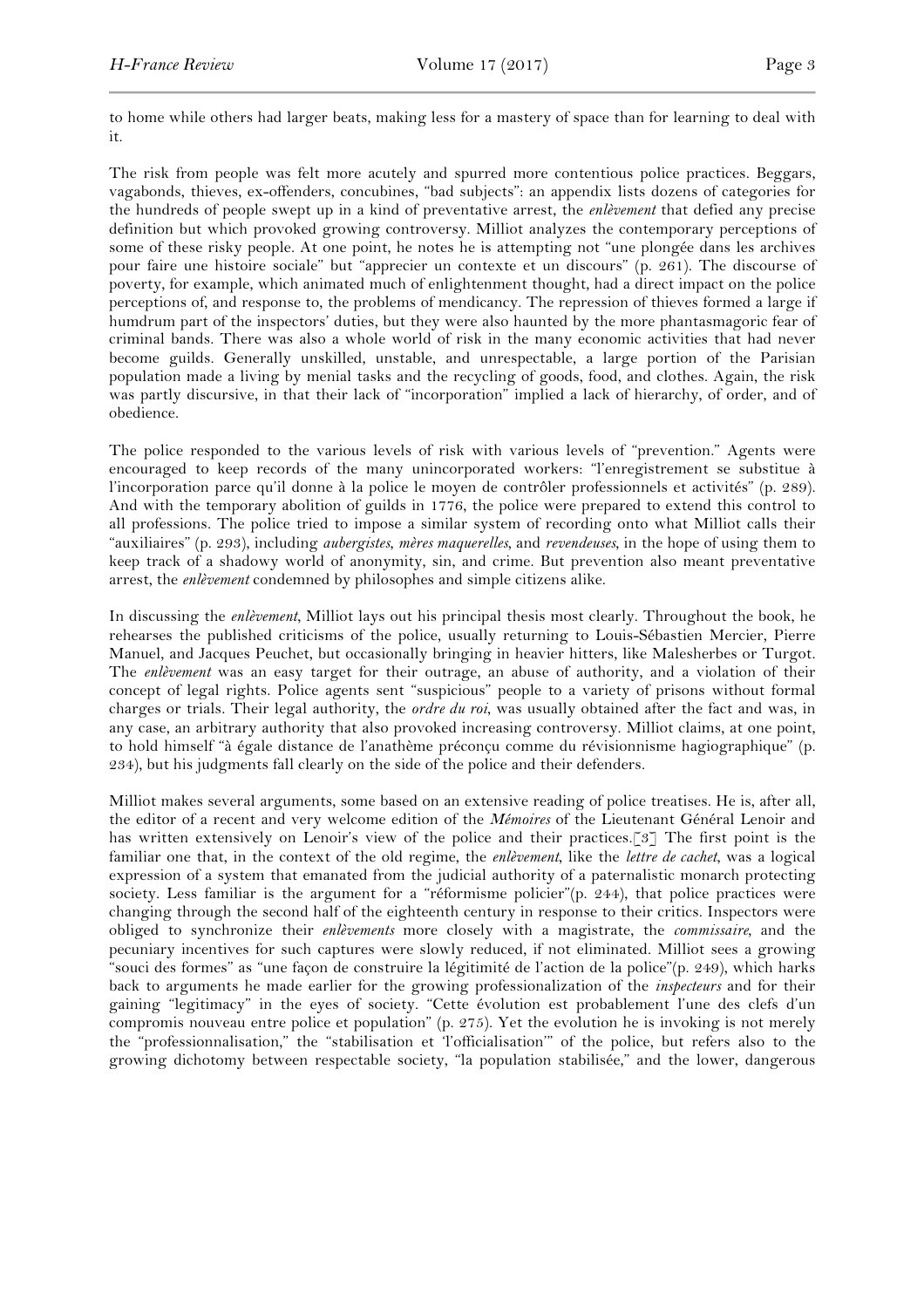orders. Here is a third theme, developed at some length in a discussion of the *Journal* of Siméon-Prosper Hardy.[4]

Insatiable consumer of news, rumors, and gossip covering everything from the royal family to the local pickpocket, Hardy recorded and reacted to many of the events of the late eighteenth century. Amidst the reports on high and low society, a "non-negligible place" was devoted to the police, everything from executions to riot control to changing policies on the "police" of bread. Hardy also described "des gens inquiets pour la sûreté de leur personne et de leurs biens...l'évolution des attentes sécuritaires au sein de la population établie," all of which "conduirait à légitimer davantage l'action de nouveaux corps de police"(p. 314). Although attached to an older, more judicial, model of the police, Hardy accepted a more interventionist, "administrative" police because "les transformations que connaît la police contribuent à préserver un ordre social"(p. 326).

Milliot's arguments are subtle, ambitious and very interesting. *La police* is such a rich concept that it deserves to be studied from the many perspectives that Milliot adopts. Unfortunately, the book is not particularly well laid out. Part of the problem is that more than half of the chapters have already appeared in earlier form elsewhere. Themes, arguments, and evidence are repeated and recycled, though they also reinforce. Another mild reservation is due to the nature of the evidence. Milliot is particularly interested in discourse, which means he turns frequently to discursive sources, both published and unpublished. Chief among these are a number of texts written by policemen, such as those by Lenoir, Guillauté, and Lemaire, which debate with the texts of the police critics mentioned above. Milliot is anything but naive about the strengths and weaknesses of these texts, noting the agendas, contexts, and conceptual framework of their authors. Yet these sections are very much a view of the police from above that is greatly enriched when he turns, rather too sparingly after the first couple of chapters, to archival material. The debates for and against police practices in the writing of the time tell us important things. But the archives might tell us more about the attitude toward the police held by the man and woman in the street, which was probably quite different from the texts he has chosen. It is revealing, for example, that Milliot spends so much time discussing Hardy's journal and has so little to say about that of Ménétra.[5] In his life-long resistance to authority, Ménétra was frequently quite caustic about the police and would probably not concur with the title of this book.

## **NOTES**

[1] Alan Williams, *The Police of Paris 1718-1789* (Baton Rouge: Louisiana State University Press, 1979) is still a basic reference for the organization of the institution. Arlette Farge has mined the police archives in many works, such as *La Vie fragile. Violence, pouvoirs et solidarités à Paris au XVIIIe siècle* (Paris: Hachette, 1986) or *Vivre dans la rue à Paris au XVIIIe siècle* (Paris: Gallimard, 1979). Paolo Piasenza, "Opinion publique, identité des institutions, "absolutisme." Le problème de la légalité à Paris entre le XVIIe et le XVIIIe siècle," *Revue historique* 290 (1993): 97-142 and "Juges, lieutenants de police et bourgeois à Paris aux XVIIe et XVIIIe siècles," *Annales: économies, sociétés, civilisations* 45 (1990): 1189- 1215 explores the political and constitutional implications of police practices. Steven Kaplan, *Bread, Politics and Political Economy in the Reign of Louis XV* (The Hague: Martinus Nijhoff, 1976); and "Réflexions sur la police du monde du travail, 1700-1815," *Revue historique* 261 (1979): 17-77, has mapped the larger implications of *la police*.

[2] R. Cheype, *Recherches sur le procès des inspecteurs de police* (Paris: PUF, 1975); Arlette Farge and Jacques Revel, *Logiques de la foule. L'affaire des enlèvements d'enfants, Paris 1750* (Paris: Hachette, 1988).

[3] Vincent Milliot, *Un policier des lumières, suivi de Mémoires de J.C.P. Lenoir* (Ceyzérieu: Champ Vallon, 2011).